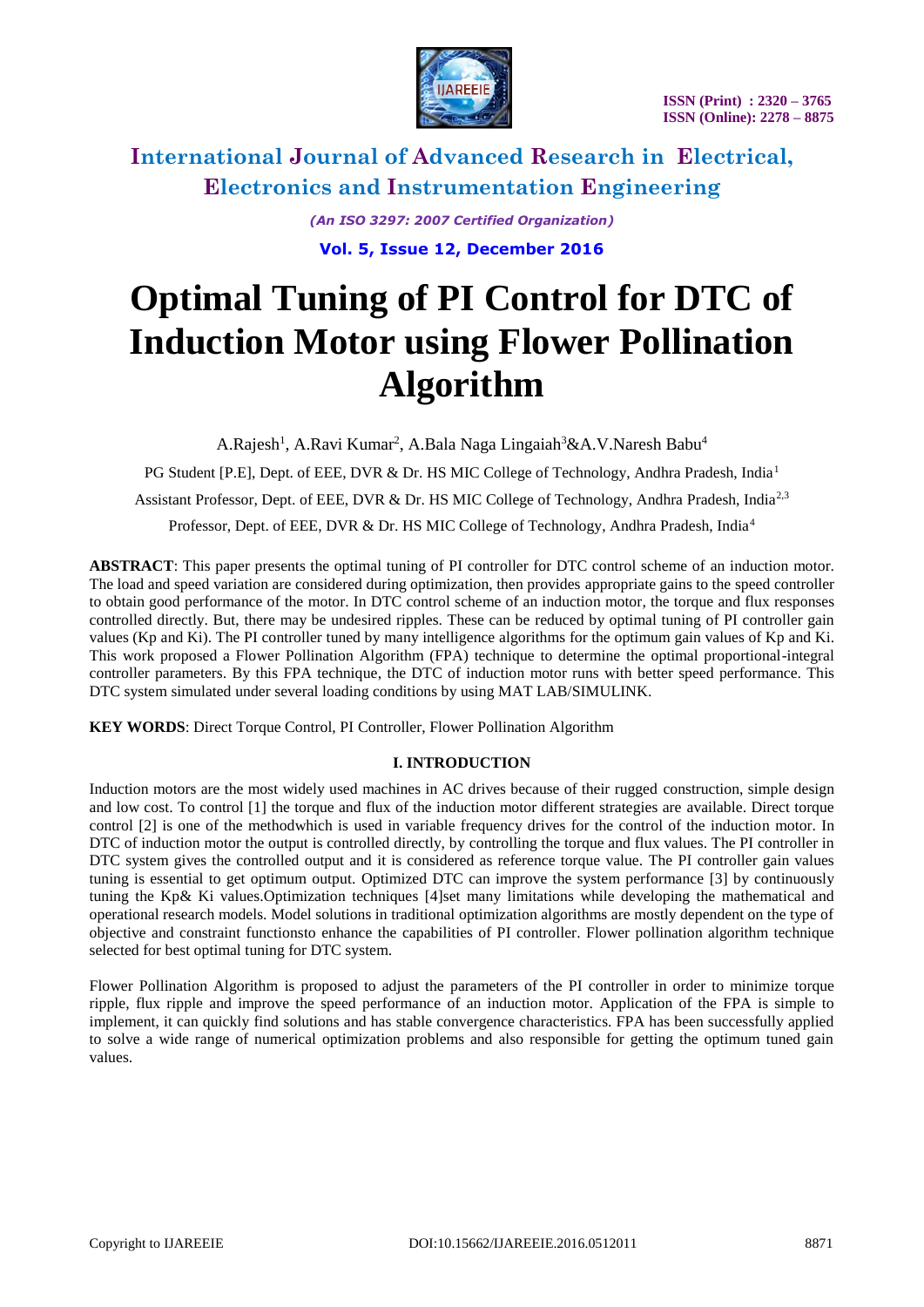

*(An ISO 3297: 2007 Certified Organization)*

### **Vol. 5, Issue 12, December 2016**

### **II. MATHEMATICAL MODELING OF INDUCTION MOTOR**

The following are the modeling equations [5] of an induction motor:

$$
V_{qs}^{s} = R_{s}i_{qs}^{s} + \frac{d}{dt}\Psi_{qs}^{s}
$$
 (1)

$$
V_{ds}^s = R_s i_{ds}^s + \frac{d}{dt} \Psi_{ds}^s
$$
 (2)

$$
0 = R_{\rm r} i_{\rm qr}^{\rm S} + \frac{d}{dt} \Psi_{\rm qr}^{\rm S} - \omega_{\rm r} \Psi_{\rm dr}^{\rm S} \tag{3}
$$

$$
0 = R_{\mathbf{r}} i_{\mathbf{dr}}^{S} + \frac{d}{dt} \Psi_{\mathbf{dr}}^{S} + \omega_{\mathbf{r}} \Psi_{\mathbf{qr}}^{S}
$$
(4)

$$
T_e = \frac{3}{2} \frac{P}{2} \left( \Psi_{ds}^s i_{qs}^s - \Psi_{qs}^s i_{ds}^s \right)
$$
 (5)

### **III. THREE PHASE VOLTAGE SOURCE INVERTER**

The circuit topology for 3-pvoltage source inverter [6] using IGBT's is shown in Fig1. S1 to S6 are the six power switches that shape the output, which are controlled by the switches a, b and c.



Fig1. Voltage source inverter using IGBTs

The inverter produce output when any one of the switch ON in every segment. If an upper switch ON, the corresponding lower switch is OFF in that segment. The state of the switch will determine the output voltage of inverter. The speed and electromagnetic torque of induction motor is controlled by the selection of optimal inverter switching modes.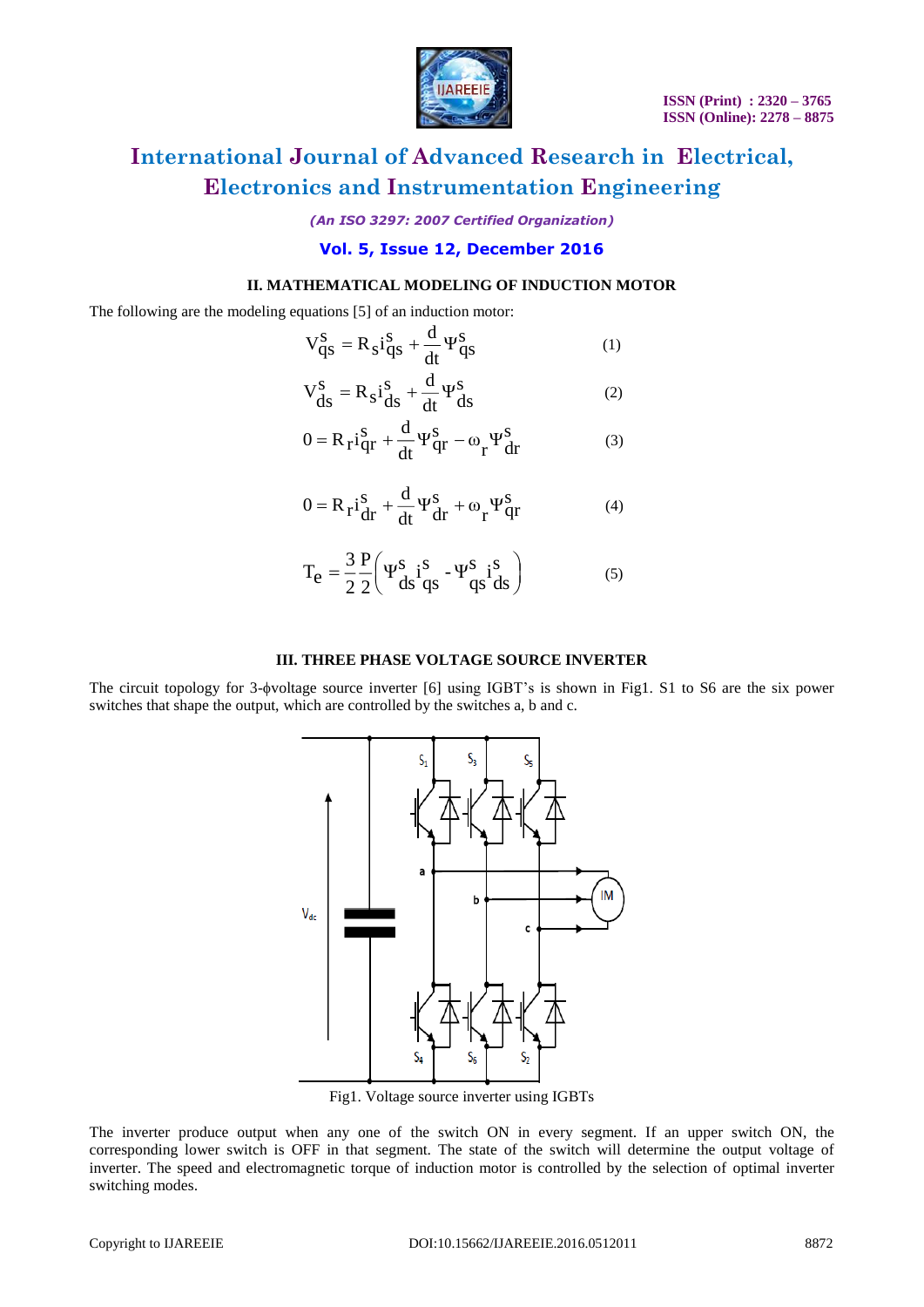

*(An ISO 3297: 2007 Certified Organization)*

### **Vol. 5, Issue 12, December 2016**

### **IV.DIRECT TORQUE CONTROL OF INDUCTION MOTOR**

The block diagram of DTC of induction motor [7] is shown in Fig2.



Fig2. DTC of induction motor

The electromagnetic torque developed by the induction motor is given by

$$
T_{e} = \frac{3}{2} \frac{P}{2} \frac{L_{m}}{L_{s} L_{r} \sigma} \Psi_{s} \Psi_{r} \sin \theta
$$
 (6)

Where  $\Psi_r$  and  $\Psi_s$  are the rotor and stator flux linkages and  $\theta$  is the angle between the fluxes and  $\sigma$  is the leakage coefficient.

 Induction motor fed by three phase voltage source inverter consisting of six IGBT switches. A switching table is generated which determines the voltage vector that has to be applied. The selection of the voltage vector depends on the position of the stator flux and torque. Voltage vector selection table can be expanded to include more number of voltage vectors by three level inverter. Six non-zero vectors  $(V_1-V_6)$  shape the axis of a hexagonal as shown in Fig3 and Table 1 shows voltage vector selection according to stator flux and torque errors.



Fig3.Voltage vectors  $(V_1-V_6)$ 

Table1: Voltage vectors selection table

| dΨ               | $dT_e$ | $S_1$          | $S_2$          | $S_3$          | $S_4$          | $S_5$          | $S_6$     |
|------------------|--------|----------------|----------------|----------------|----------------|----------------|-----------|
|                  |        | V <sub>2</sub> | $V_3$          | $V_4$          | $V_5$          | $V_6$          |           |
|                  |        | $V_7$          | $V_0$          | $\rm V_7$      | $\rm V_0$      | $V_7$          | $V_0$     |
|                  | - 1    | $V_6$          | $V_1$          | $\rm V_2$      | $V_3$          | V <sub>4</sub> | $V_5$     |
| $\boldsymbol{0}$ |        | $V_3$          | $V_4$          | $\rm V_5$      | $V_6$          | $\mathbf{V}_1$ | $\rm V_2$ |
|                  |        | $\rm V_0$      | V <sub>7</sub> | $\rm V_0$      | V7             | $\rm V_0$      | V7        |
|                  |        | $V_5$          | $V_6$          | $\mathbf{V}_1$ | V <sub>2</sub> | $V_3$          | $V_4$     |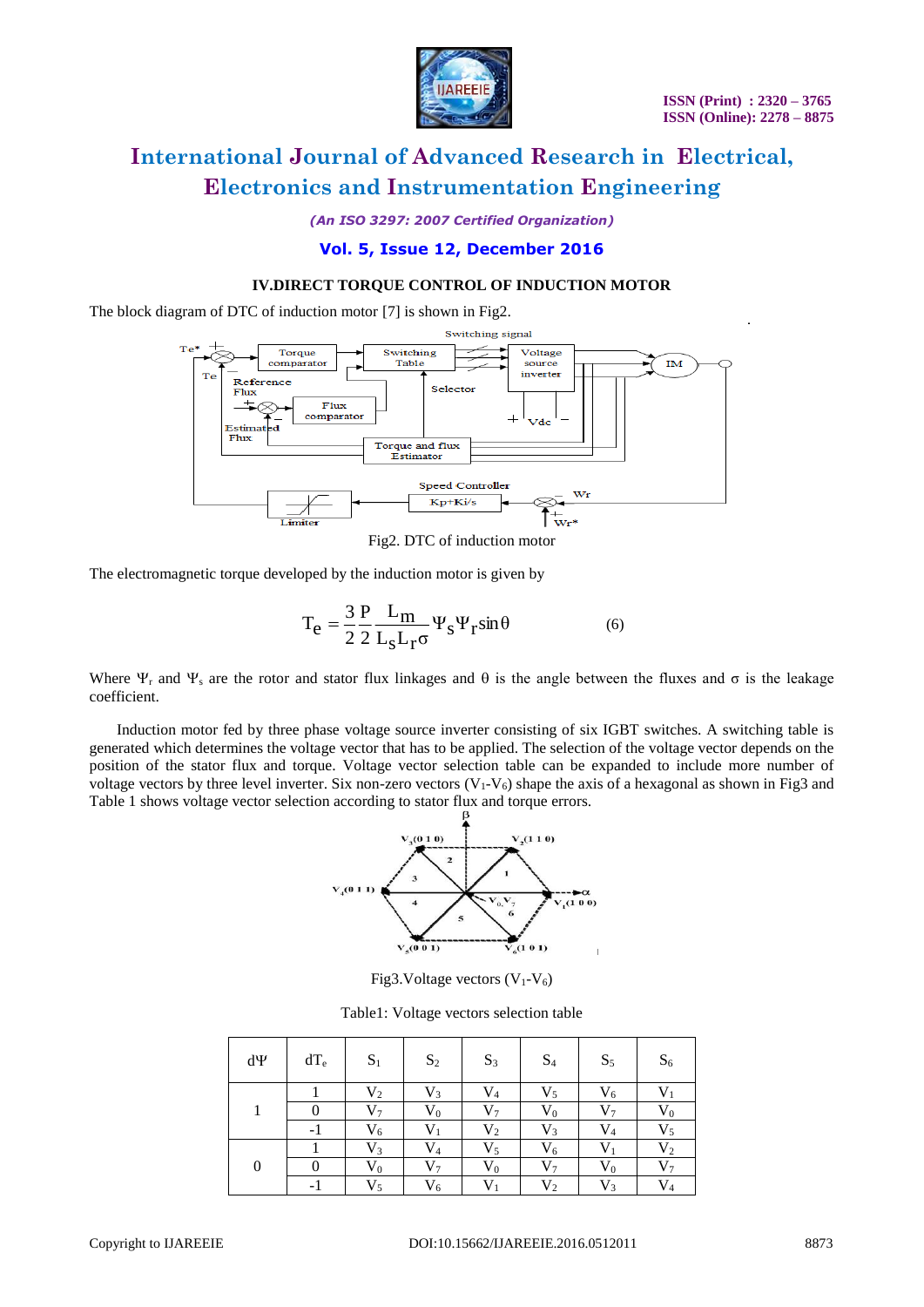

*(An ISO 3297: 2007 Certified Organization)*

### **Vol. 5, Issue 12, December 2016**

In general,  $V_2$  and  $V_3$  vectors can be selected to increase the torque and  $V_5$ ,  $V_6$  and  $V_0$  vectors will decrease the torque. The PI controller in DTC system controls the output by optimal tuning. Optimization considers the load and speed variations, and provides appropriate gains to the speed controller [8] to obtain good dynamic performance [9] of the motor. There are many optimal techniques for tune the gain values of PI controller. Examples particle swarm optimization, GA and etc. In this paper an adaptive PI controller has been proposed where the proportional and integrator gains are tuned by the Flower Pollination Algorithm.

### **V.FLOWER POLLINATION ALGORITHM**

The main purpose of a flower is ultimately reproduction via pollination. FPA was developed by Xin-She Yang in 2012[10-12], inspired by the flow pollination process of flowering plants. Flower pollination is typically associated with the transfer of pollen, and such transfer is often linked with pollinators such as insects, birds, bats and other animals. FPA has been extended to multi-objective optimization. For simplicity, the following four rules are used.

- 1. Biotic and cross-pollination can be considered processes of global pollination, and pollen-carrying pollinators move in a way that obeys Levy flights (Rule 1).
- 2. For local pollination, a biotic pollination and self-pollination are used (Rule 2).
- 3. Pollinators such as insects can develop flower constancy, which is equivalent to a reproduction probability that is proportional to the similarity of two flowers involved (Rule 3).
- 4. The interaction or switching of local pollination and global pollination can be controlled by a switch probability  $p \in [0, 1]$ , slightly biased toward local pollination (Rule 4).



#### Fig4. PI controller

$$
e(t) = W_{ref} - W_{actual} \tag{7}
$$

$$
e(t) = \frac{T_e^*}{Kp + Ki/s}
$$
 (8)

Where

 $e(t)$  = Speed error value  $T_e^*$  = Reference torque Kp = Proportional constant of PI Controller  $Ki = Integral constant of PI Controler$ 

Steps for FPA algorithm:

#### Step 1:

Initialize 'N' no of flower as population, find the objective function value for each flower and select global flower from the population.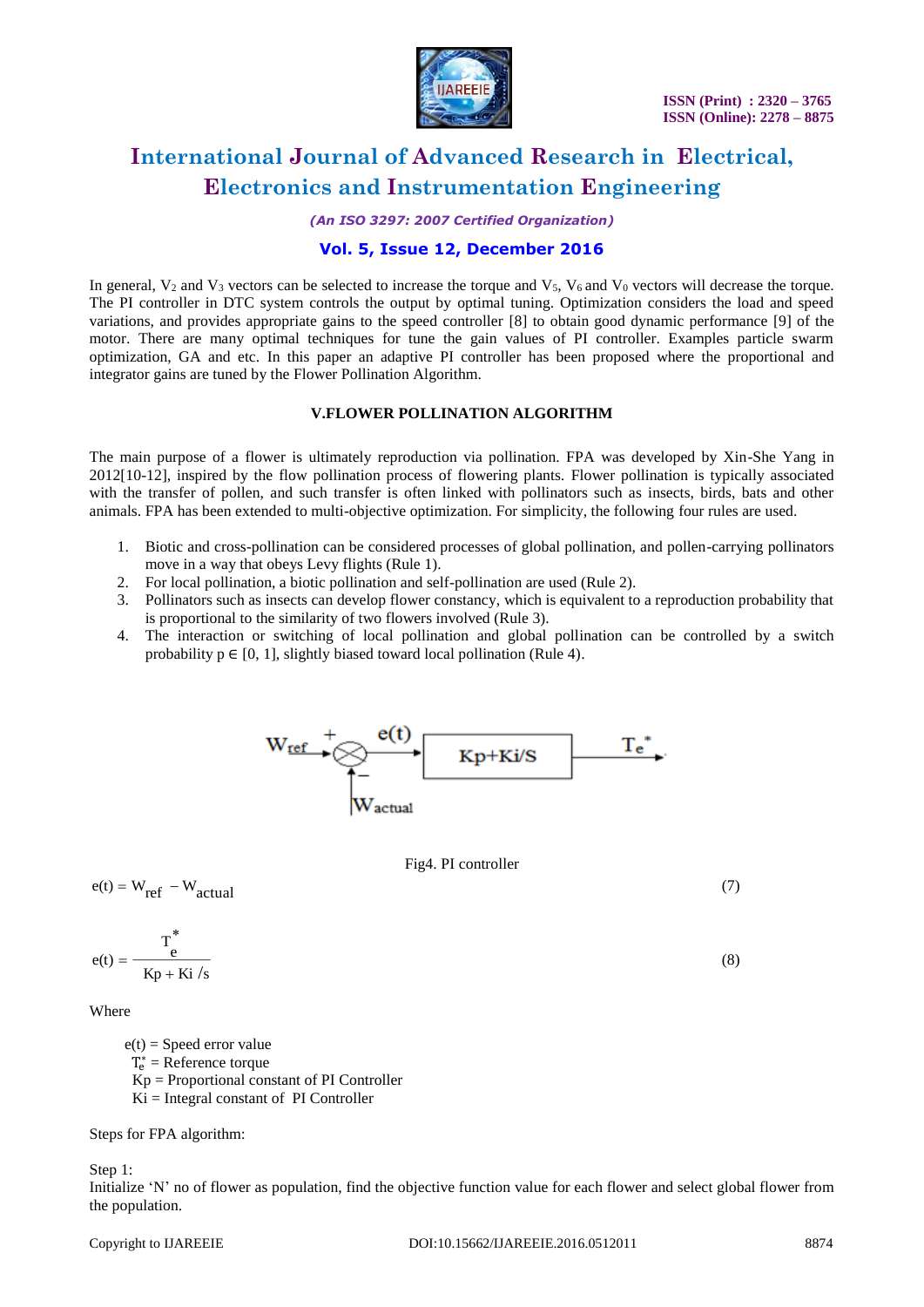

*(An ISO 3297: 2007 Certified Organization)*

### **Vol. 5, Issue 12, December 2016**

Step 2:

 For each flower generate a random number, If random number less than switching probability then draw a (ddimensional) step vector L which obeys a Levy distribution Global pollination .

Global population = 
$$
X_i^{t+1} = X_i^t + L(g_* - X_i^t)
$$
 (9)

Where " $X_i^{t}$ " is the pollen i or solution vector xi at iteration t, "L" is the strength of the pollination and " $g_*$ " is the current bestsolution found among all solutions at the current generation/iteration.

$$
L \sim \frac{\lambda I'(\lambda) \sin(\pi \lambda/2)}{\pi} \frac{1}{S^{1+\lambda}} \quad (S \gg S_0 \gg 0)
$$
 (10)

Here "I'( $\lambda$ )" is the standard gamma function, and this distribution is valid for large steps S  $> 0$ .

Step 3:

If random value greater than switching probability, Draw  $\epsilon$  from a uniform distribution randomly choose j and k among all the solutions do local pollination.

Local population = 
$$
X_i^{t+1} = X_i^t + \epsilon (X_j^t - X_k^t)
$$
 (11)

Step 4:

 Find the solutions for all 'N' flowers w.r.t new solutions, if new solution is better then update it in population. Repeat steps for all population and find best current solution .

> \*g

#### **VI. RESULTS AND DISCUSSION**

In this section, the conventional DTC was initially simulated with chosen Kp& Ki values.Later the Flower pollination algorithm was applied to controller of conventional DTC of induction motor. The input parameters of Flower pollination algorithm are given in Table2.The optimal parameters for Flower pollination algorithm Kp & Ki are 120 & 1.3539 respectively. The optimized parameters for both conventional DTC and FPA based DTC are shown in Table3 & the Induction motor parameters are shown in Table4.

| Parameters      | values      |  |
|-----------------|-------------|--|
| No of iteration | 100         |  |
| Population size | 10          |  |
| No of variables | 2           |  |
| Kp limits       | 0 to 120    |  |
| Ki limits       | $0$ to $10$ |  |

#### Table2: Algorithm parameters Table3: Optimal parameters

| Conventional DTC |     | FPA based DTC |        |  |
|------------------|-----|---------------|--------|--|
| Kp               | Ki  | Kp            | Ki     |  |
| 30               | 0.4 | 120           | 1.3539 |  |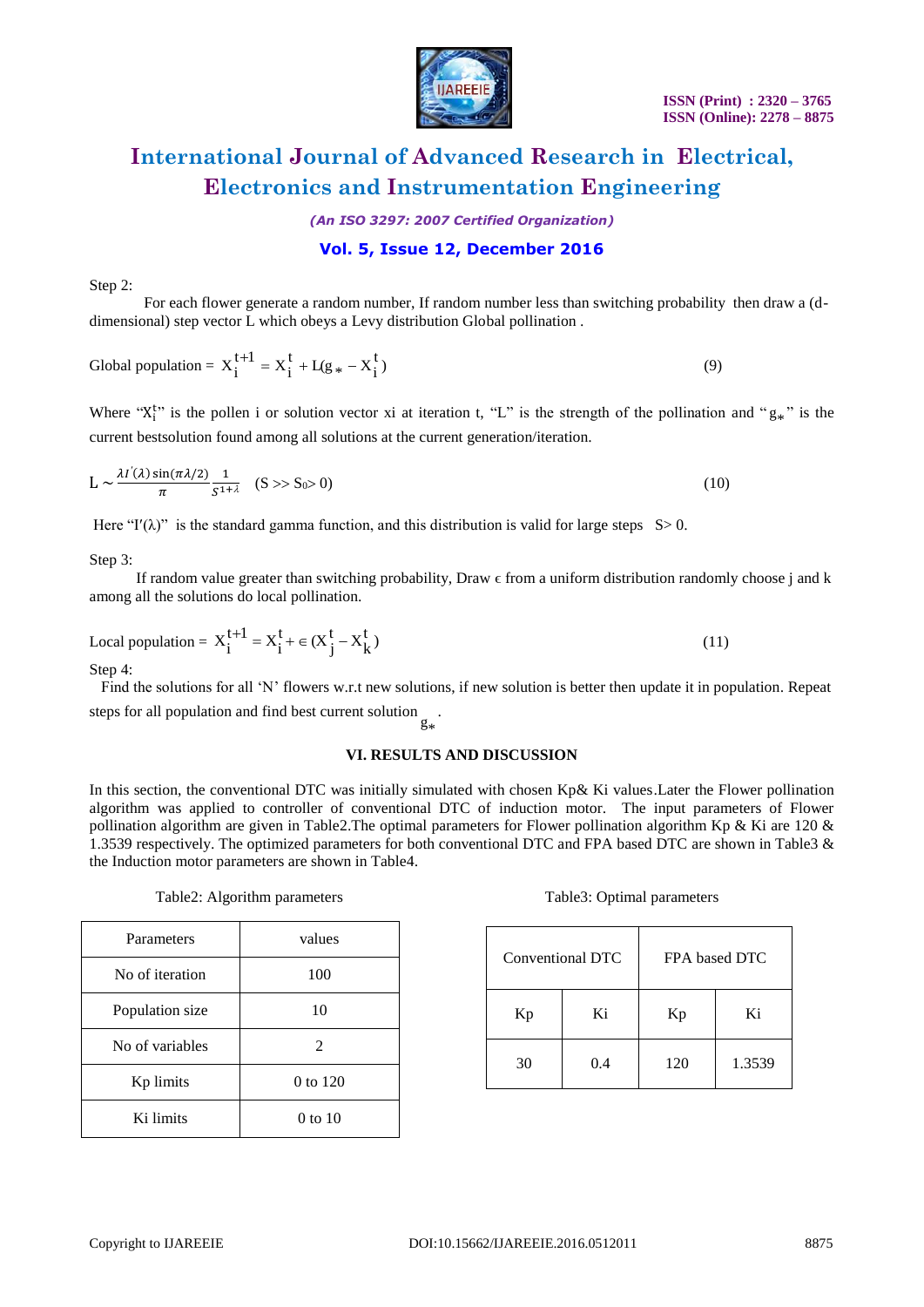

*(An ISO 3297: 2007 Certified Organization)*

### **Vol. 5, Issue 12, December 2016**

| Parameters   | Values                              |  |
|--------------|-------------------------------------|--|
| Rating of IM | 3-ph, 4kw, 50Hz                     |  |
| $\rm Rs$     | $1.57\Omega$                        |  |
| Rr           | $1.21\Omega$                        |  |
| $Ls=Lr$      | 0.17H                               |  |
| Lm           | 0.165H                              |  |
| P            | 4 poles                             |  |
| J            | $0.089 \text{ kg} \cdot \text{m}^2$ |  |

Table4. Induction Motor Parameters

The plots are taken for the both conventional DTC and FPA based DTC when appling and removing of a load torque at 0.4sec and 0.6 sec respectively. The plots are shown in Fig5 and Fig6 respectively. In the both the cases the speed deviation occurred at 0.4 sec to 0.6sec. The speed deviation was less in FPA based DTC over conventional DTC. It is clearly given that the FPA based DTC improve the speed performance when comparing with conventional DTC and are shown in Fig7.The optimal values of FPA based DTC improves the speed performance by minimizing the speed error.



Fig5. Conventional DTC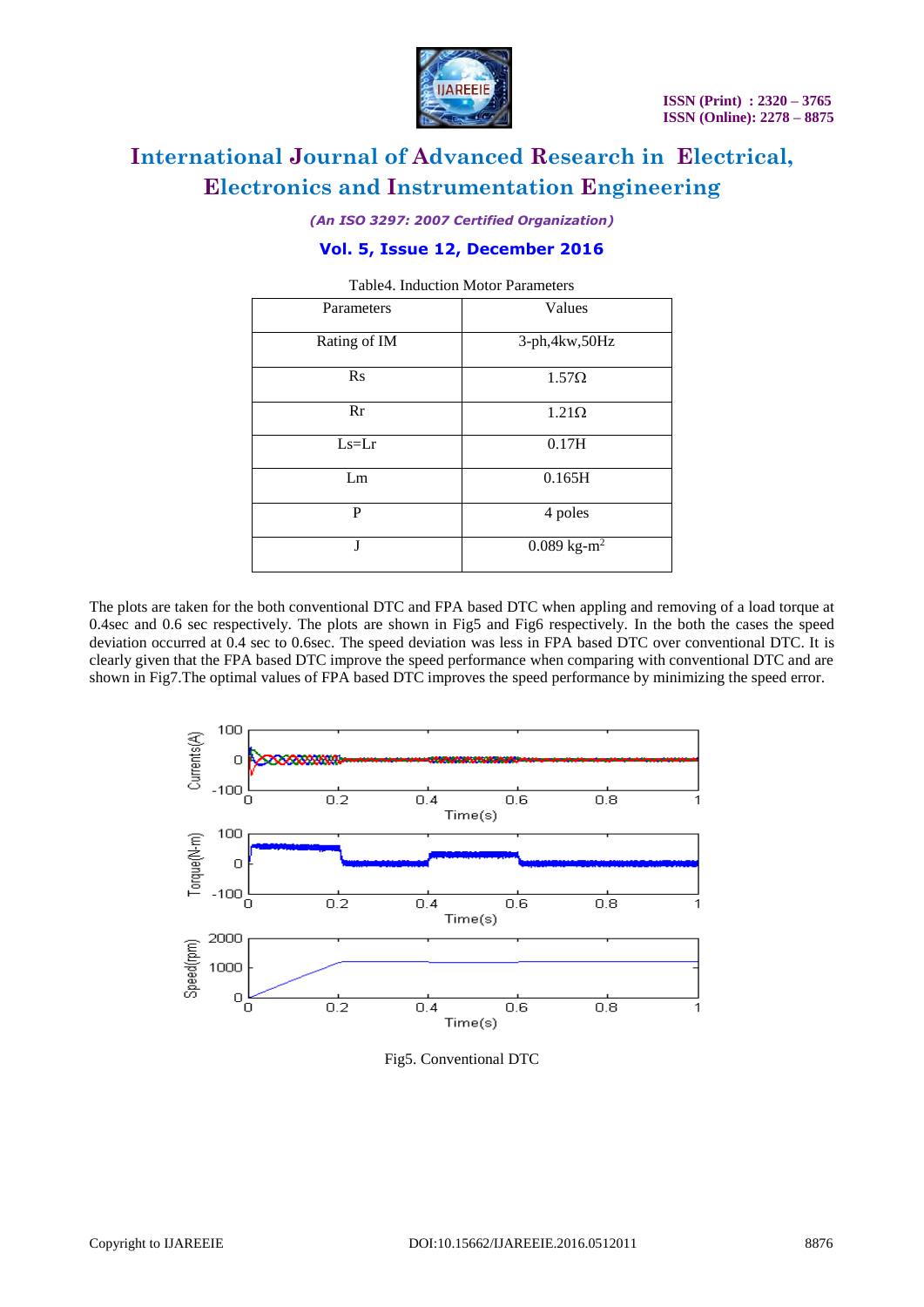

*(An ISO 3297: 2007 Certified Organization)*

### **Vol. 5, Issue 12, December 2016**



Fig7.Results comparison

#### **VII. CONCLUSION**

The behaviorof FPA based DTC adjusting the parameters of speed control (Kp, Ki) in order to overcome the drawbacks of DTC and to improve the performance of the whole system by tuning of PI controller is proposed in this paper. The tuned PI controller optimizes the speed controller by minimizing the speed error between the reference of rotor speed and actual speed. The simulation results of FPA based DTC develop the performance of three-phase induction motor by minimizing torque and flux ripples and also noted that the speed performance from on-load to no-load is improved by comparing with conventional DTC. Optimal FPA based DTC tuned by PI controller has improves the speed adjustment capability of the DTC system and also an improved torque and flux response was achieved.